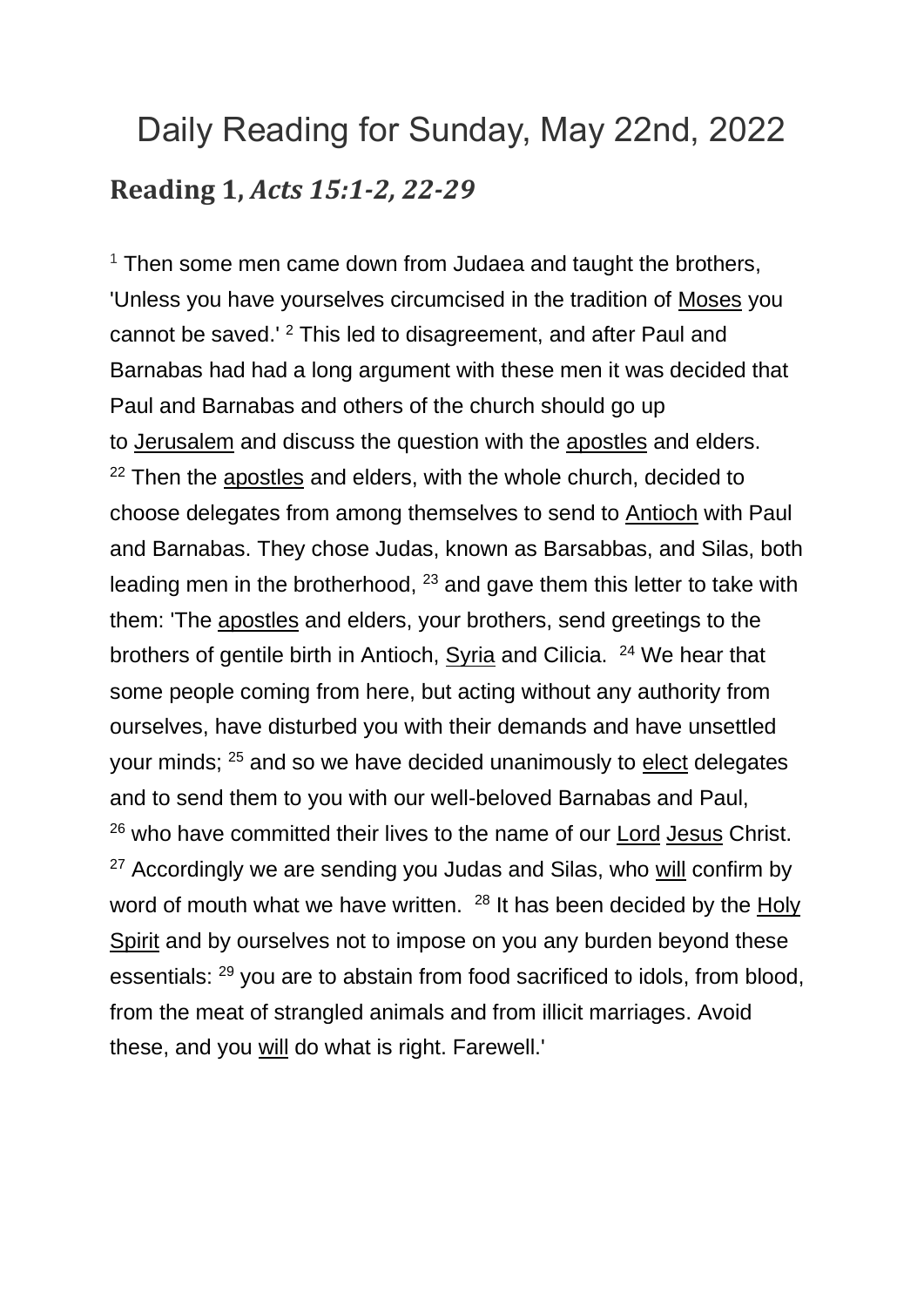## **Responsorial Psalm,** *Psalms 67:2-3, 5, 6, 8*

 $2$  Then the earth [will](https://www.catholic.org/encyclopedia/view.php?id=12332) acknowledge your ways, and all nations your power to save.  $3$  Let the nations praise you, God, let all the nations praise you.

<sup>5</sup> Let the nations praise you, God, let all the nations praise you.

<sup>6</sup> The earth has yielded its produce; [God](https://www.catholic.org/encyclopedia/view.php?id=5217), our God has blessed us.

## **Reading 2,** *Revelation 21:10-14, 22-23*

 $10$  In the spirit, he carried me to the top of a very high mountain, and showed me Jerusalem, the holy city, coming down out of [heaven](https://www.catholic.org/encyclopedia/view.php?id=5593) from God. <sup>11</sup> It had all the [glory](https://www.catholic.org/encyclopedia/view.php?id=5201) of [God](https://www.catholic.org/encyclopedia/view.php?id=5217) and glittered like some precious jewel of crystal-clear diamond. <sup>12</sup> Its wall was of a great height and had twelve gates; at each of the twelve gates there was an angel, and over the gates were written the names of the twelve tribes of Israel; <sup>13</sup> on the east there were three gates, on the north three gates, on the south three gates, and on the west three gates.  $14$  The city walls stood on twelve [foundation](https://www.catholic.org/encyclopedia/view.php?id=4807) stones, each one of which bore the name of one of the twelve [apostles](https://www.catholic.org/encyclopedia/view.php?id=933) of the Lamb. <sup>22</sup> I could not see any [temple](https://www.catholic.org/encyclopedia/view.php?id=11357) in the city since the [Lord](https://www.catholic.org/encyclopedia/view.php?id=5217) [God](https://www.catholic.org/encyclopedia/view.php?id=5217) Almighty and the Lamb were themselves the temple,  $23$  and the city did not need the sun or the moon for light, since it was lit by the radiant [glory](https://www.catholic.org/encyclopedia/view.php?id=5201) of God, and the Lamb was a lighted torch for it.